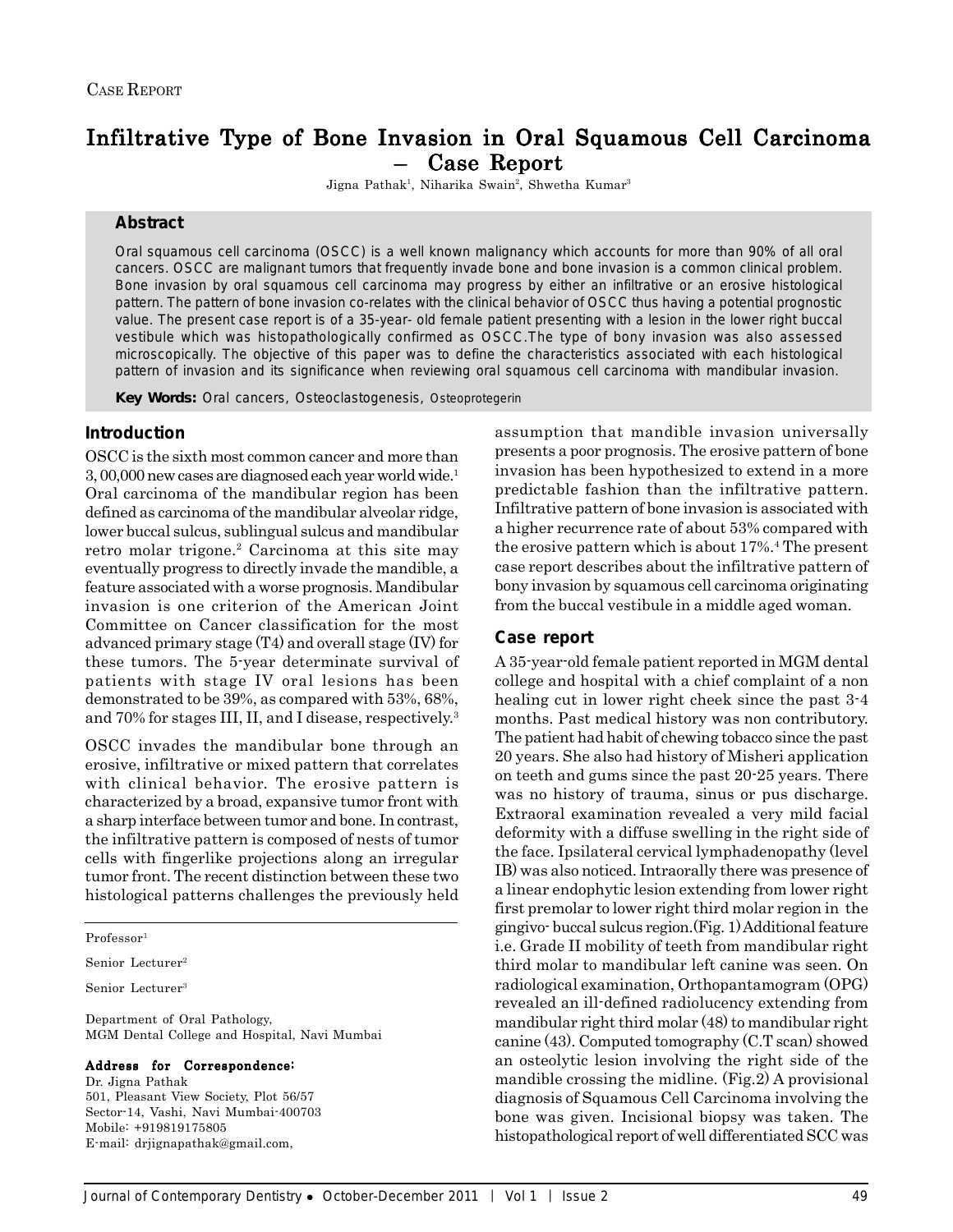

Fig. 1- An endophytic lesion extending from 44 to 48 in the gingivo- buccal sulcus region.



Fig. 2 - C.T scan showing an osteolytic lesion involving the right side of the mandible crossing the midline.



Fig. 3 - H & E Section showing islands of malignant epithelial cells with moderate amount of keratin pearl formation(40X)

confirmed. Excisional biopsy was done which included hemimandibulectomy extending from 48 to 34 with supra-omohyoid neck dissection (SOND). Histopathological examination revealed dysplastic stratified squamous epithelium. The underlying connective tissue showed infiltration by nests & small islands of malignant epithelial cells. Some of the larger islands showed keratin pearl formation. (Fig. 3). Also seen was moderate degree of chronic inflammatory cell infiltration and prominent stromal activity at the tumour invasion front. In some areas perivascular and muscular invasion of tumour islands was also noticed. There was no evidence of perineural invasion. Level IB lymph nodes were positive for tumour with extra capsular spread. Serial sectioning of the mandible was done. The anterior bony margin representing socket of mandibular left first premolar (34) and lower border of the mandible microscopically



Fig. 4 - H & E Section showing intramedullary invasion of tumour islands (10X)



Fig. 5 - H & E Section showing tumour islands resorbing the cortical bone (10X)



Fig. 6 - H & E Section showing tumor island resorbing the cortical bone. (40X)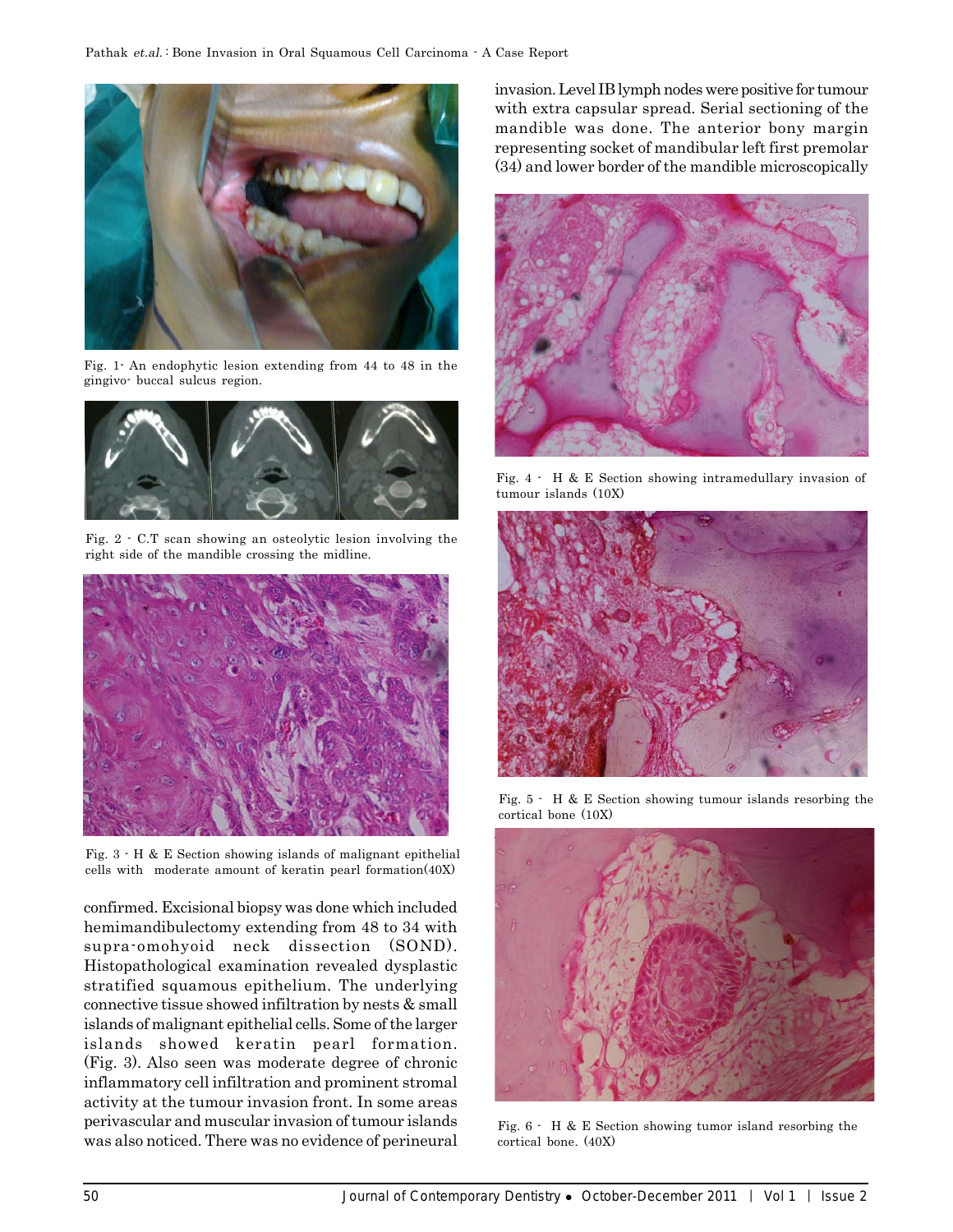showed intramedullary invasion of tumour cells. Extensive and deep invasion by small groups and islands of tumor cells was seen in the mandible (Fig. 4) with irregular resorption of cortical bone (Fig. 5 and 6). H & E section of the tissue excavated from the bony margin also proved positive for tumour showing sheets of keratin with few islands of malignant cells. The overall impression was consistent with Moderately Differentiated Squamous Cell Carcinoma. Anneroth's histological classification also showed Grade II SCC. (Table 1) with level IB lymph nodes being positive for tumor and apparently safe anterior bony margin also involved (not free) showing infiltrative pattern of bony invasion.

men and may contribute up to 25% of all new cases of cancer. At least 95% of OSCC cases occur in individuals aged 40 years or older and is twice as often in men as in women. In the present case report the female patient is 35 years old which is a relatively younger age group. Most important risk factors are tobacco use, increased consumption of alcohol and betel quid usage all of which act separately and synergistically together. Oral cancer risk due to consumption of tobacco and alcohol combined is estimated to be more than 80%.In our case the patient had history of chewing tobacco and applying Misheri on the teeth and gums since the past 20-25 years. This well correlates the association of tobacco and OSCC.5



Thus a balance between expression levels of RANKL and OSTEOPROTEGERIN is crucial because both are produced by the same cells.



# **Discussion**

OSCC is a well known malignancy which accounts for more than 90% of all oral cancers. The annual estimated incidence is around 275000 for oral and 130300 for pharyngeal cancers excluding nasopharynx. In high risk countries like Sri Lanka, India, Pakistan and Bangladesh, OSCC is the most common cancer in

Clinical examination requires an imaging correlation. Various imaging techniques(i.e.: Orthopantamogram, Bone Scintigraphy, Computed Tomography, Magnetic Resonance Imaging and Positron emission tomography) are used to make a diagnosis of mandibular invasion by tumour of the oral cavity<sup>6</sup>. In the present report, OPG and C.T scan were used to detect the extent of mandibular invasion. On the CT scan the lesion seemed